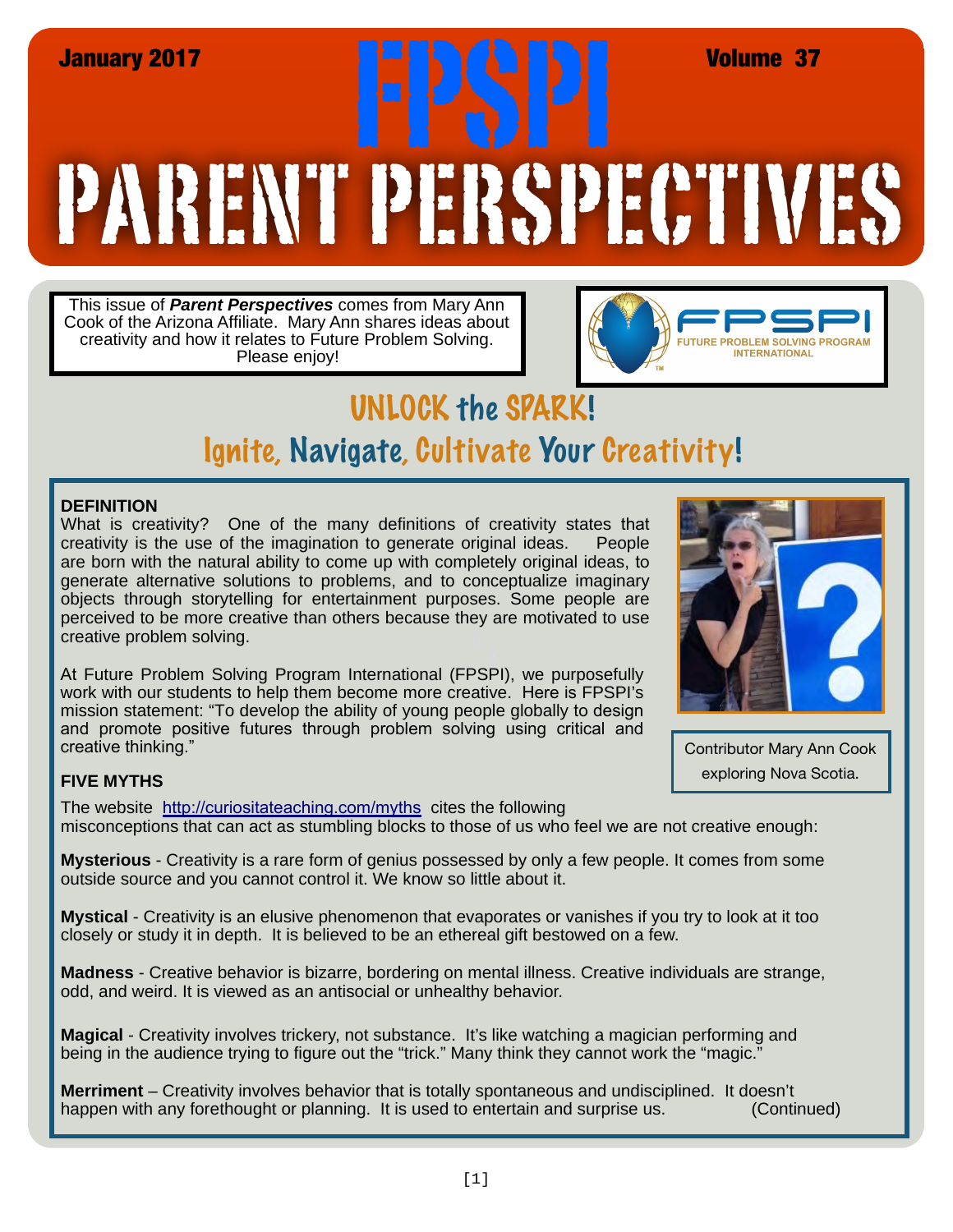In actuality creativity needs to be enriched and improved like a muscle that needs to be strengthened through exercise. Focused practice and persistence are ways to attain a better sense of creativity. **FPSPI TEACHES** creative problem solving in **EACH** of the components (Global Issue Problem Solving; Community Problem Solving; Scenario Writing; Scenario Performance; Action-based Problem Solving.) Once trained, the students are expected to **APPLY** the creative problem solving processes in their problem solving.

**HOW? Here is one way**…Viewing problems through a new method or perspective is required, as is the ability to step back and come up with alternative solutions to problems, or at least new ideas to approach problems. Learning how to access deeper thoughts comes from cultivating mental flexibility and navigating through unpredictable thought processes. The ability to feel confident and patient with oneself, even when triggering creativity, is difficult or slow to come. Learning to recognize the validity of fleeting ideas and thoughts is also essential to the process.

Always try to look at a plan of attack from every possible angle to anticipate roadblocks and formulate a plan to trouble shoot a problem. Focused practice and persistence are ways to attain a better sense of creativity. Recognize that mistakes can be beneficial and that everything may be a remix.

Parents are encouraged to peruse the FPSPI website (**ww**[w.fpspi.org\)](http://www.fpspi.org) to realize how involving students in one or more components can help dispel the misconception that, "I am not creative." With continued practice, creativity can **IMPROVE!** 

(Continued)

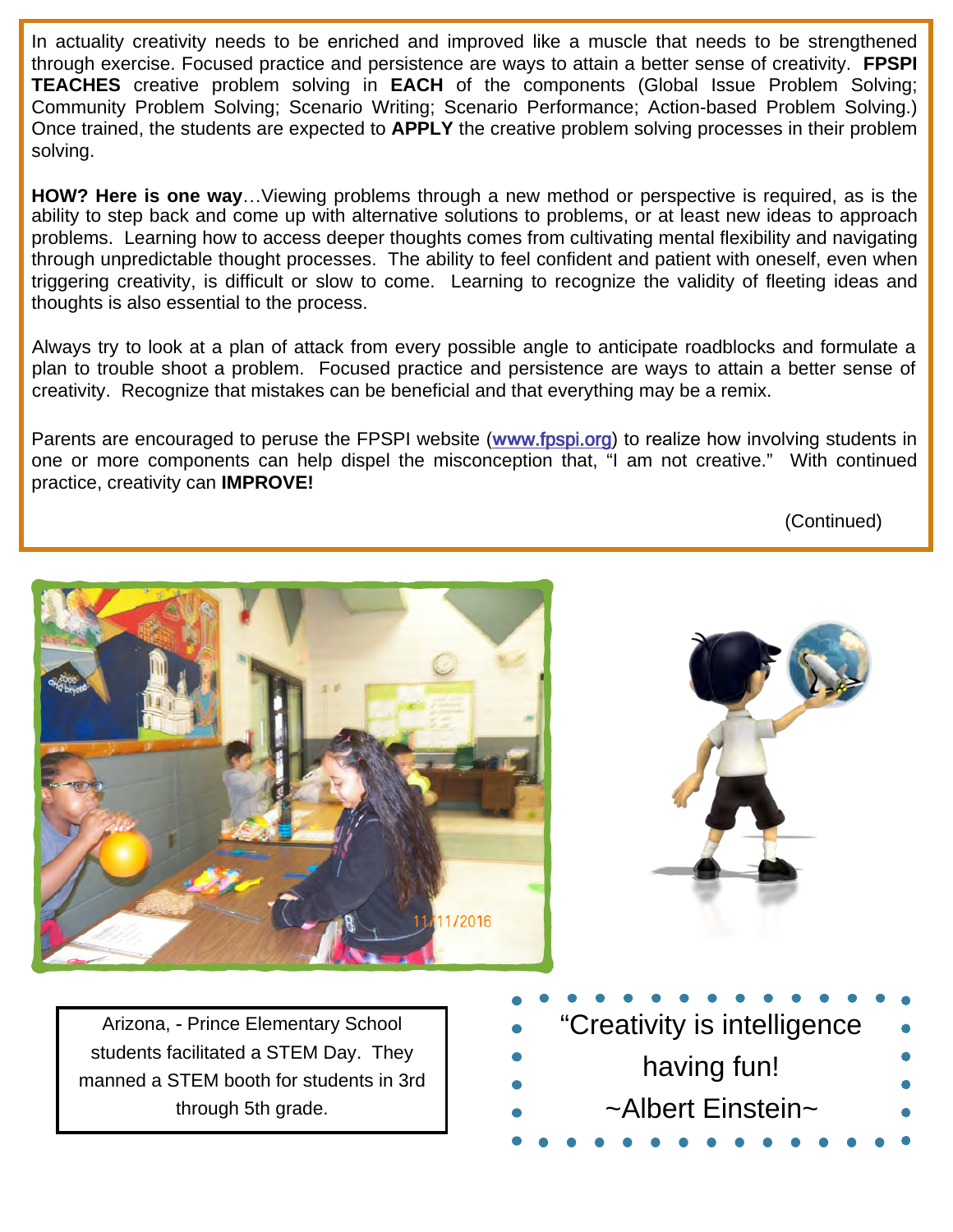### **PRACTICE! PRACTICE! PRACTICE!**

There are many ways, strategies, and tools to help you improve your creative skills; however, for FPS a good place to start may be in the category of writing. From the blog ghost the posting of August 2015 by Belle Beth Cooper, I found this strategy to be useful. It's in the form of a ten-minute writing workout entitled, "Combining: Improve your ability to create new connections."

Instructions: Create a big list on slips of paper, using the categories **PEOPLE, PLACES**, **THEMES**. THEMES could be topics such as the meaning of life, laughter, inequality, unhappiness. You may also use random word generators from two recommended Internet sites: [Randomlists.com,](https://www.randomlists.com/) or watchout4[snakes.com.](http://watchout4snakes.com/) 

Keep generating words until you have two that are from different categories. Write for ten minutes on how they could be connected. Write a story that relates a memory or simply write down your musings about how these two ideas could be connected. Be willing to embrace all ideas, combine or repurpose ideas to discover a new application, or mix and match old ideas.

See the attached **[THINKING TOOLS](#page-3-0)** document, noticing the force fitting activity, "Forcing Relationships," under **GENERATING TOOLS**. We teach these skills to improve the creativity of us all, not just that of our students.

This is the same type of creativity teaching tool that you can use when your child is in need of some help with generating ideas!

If you would like to improve your own creativity, a 2 ½ day Creative Problem Solving workshop will be held immediately following International Conference 2017 on June 11th-13th.

[Details](#page-4-0) on registration are provided in this newsletter.



### SPARKS TO PROPEL

An inspirational quote from John Muir (1838 – 1914) a Scottish-American naturalist and founder of Sierra Club, "Indeed, the power of imagination makes us infinite."

A cubist painter Juan Gris from Spain (1887-1927) stated, "You are lost the instant you know what the result will be."

 $CREATIVITY = creative thinking +$ critical thinking + creative productivity

## GET SET...GO!!



More creativity in action from Arizona students from Prince Elementary School!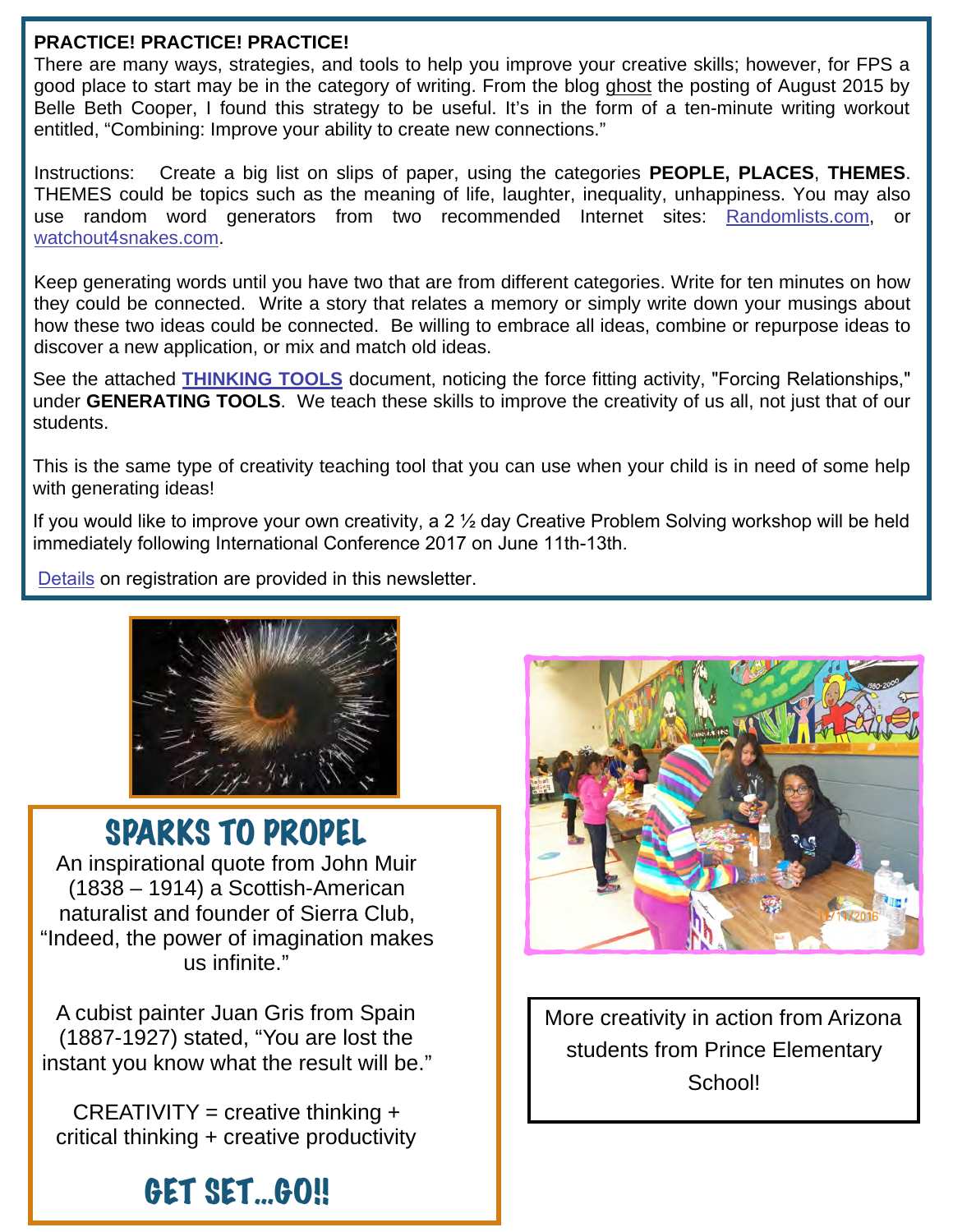# <span id="page-3-0"></span>**A PROBLEM SOLVER'S TOOLBOX…**

"Tools for the mind" - for working more easily, powerfully and efficiently in FPS or CPS.

| <b>GENERATING TOOLS</b><br>To help problem solvers generate many, varied or<br>unusual responses                                                                                                                                                                                                                                                                                                      | <b>FOCUSING TOOLS</b><br>To help problem solvers make innovative and<br>effective decisions                                                                                                                                                                                                                                    |
|-------------------------------------------------------------------------------------------------------------------------------------------------------------------------------------------------------------------------------------------------------------------------------------------------------------------------------------------------------------------------------------------------------|--------------------------------------------------------------------------------------------------------------------------------------------------------------------------------------------------------------------------------------------------------------------------------------------------------------------------------|
| <b>Brainstorming and its Variations (All FPS</b><br>Components) - generating many, varied, or unusual<br>responses for an open-ended question or task<br>• Paper Brainstorming - write gist of an idea on small<br>piece of paper and share with your group.                                                                                                                                          | <b>Organizing</b> (All FPS Components) – clustering,<br>categorizing, compressing, or arranging options<br>within an extensive set of possibilities<br>• Hot Spots - Identify clusters of promising ideas<br>which share common features.                                                                                      |
| • Brainwriting - fill in three blocks of a 12-block paper<br>and pass the paper on, continuing until all sheets are<br>filled in. Most promising listed on group sheet.                                                                                                                                                                                                                               | • Highlighting - Restate Hot Spots for FPS steps.<br>• Sequencing SML - Arrange options/possibilities in a<br>logical order; e.g., short, medium, long range options.                                                                                                                                                          |
| <b>Forcing Relationships</b> (GIPS; CmPS; SW, ScP) -<br>combining seemingly unrelated words or objects or<br>concepts to create new possibilities or connections<br>• Force Fitting - link unrelated objects, pictures,<br>sounds, or words to generate new options or<br>possibilities.                                                                                                              | <b>Evaluating</b> (GIPS; CmPS; AbPS) - judging, selecting,<br>weighing, choosing options<br>• Identifying Hits - Select the most "on target" ideas for<br>the task or purpose.<br>• Evaluation Matrix - Consider one criterion at a time,                                                                                      |
| <b>Checklisting</b> (All FPS Components) – using action<br>words or phrases to "trigger" new or varied options<br>· SCAMPER - use acronym: Substitute - Combine -<br>Adapt - Modify/Magnify/Minify - Put to other uses<br>- Eliminate - Rearrange                                                                                                                                                     | using the grid to rank ideas.<br><b>Prioritizing</b> (GIPS; CmPS) – ranking options<br>· Paired Comparison Analysis (PCA) - Compare one<br>idea against another, one pair at a time, until all pairs<br>have been examined with preferred advancing.                                                                           |
| <b>Analyzing or Combining (All FPS Components)</b><br>- exploring new options by considering parts,<br>structure, or combinations of elements<br>• Morphological Matrix - With a 4 column by 10 row<br>chart, identify 4 major dimensions of the challenge<br>and 10 elements of each dimension. Picking<br>one element from each of the 4 columns for<br>consideration, explore random combinations. | <b>Refining and Developing (GIPS; CmPS; AbPS)</b><br>- examining options to improve them<br>• Advantages/Limitations (to overcome)/Unique<br>Potentials (ALoU) - For each option consider<br>advantages, limitations, overcoming the limitations,<br>and the option's unique potentials.<br>• WIBAI = Wouldn't it be awful if? |
| • Ladder of Abstraction - Ask WHY as you work up the<br>ladder to find broader ideas and HOW as you move<br>down the ladder, narrowing options.                                                                                                                                                                                                                                                       | • WIBNI = Wouldn't it be nice if?                                                                                                                                                                                                                                                                                              |
| <b>Key to abbreviations:</b><br>AbPS = Action-based Problem Solving                                                                                                                                                                                                                                                                                                                                   |                                                                                                                                                                                                                                                                                                                                |
| بشراح ومرماحا وبرزال ويترجمون                                                                                                                                                                                                                                                                                                                                                                         |                                                                                                                                                                                                                                                                                                                                |

CmPS = Community Problem Solving GIPS = Global Issues Problem Solving ScP = Scenario Performance ScP = Scenario Performance<br>SW = Scenario Writing Adapted from A Problem Solver's Basic Toolbox,

©1994, Center for Creative Learning